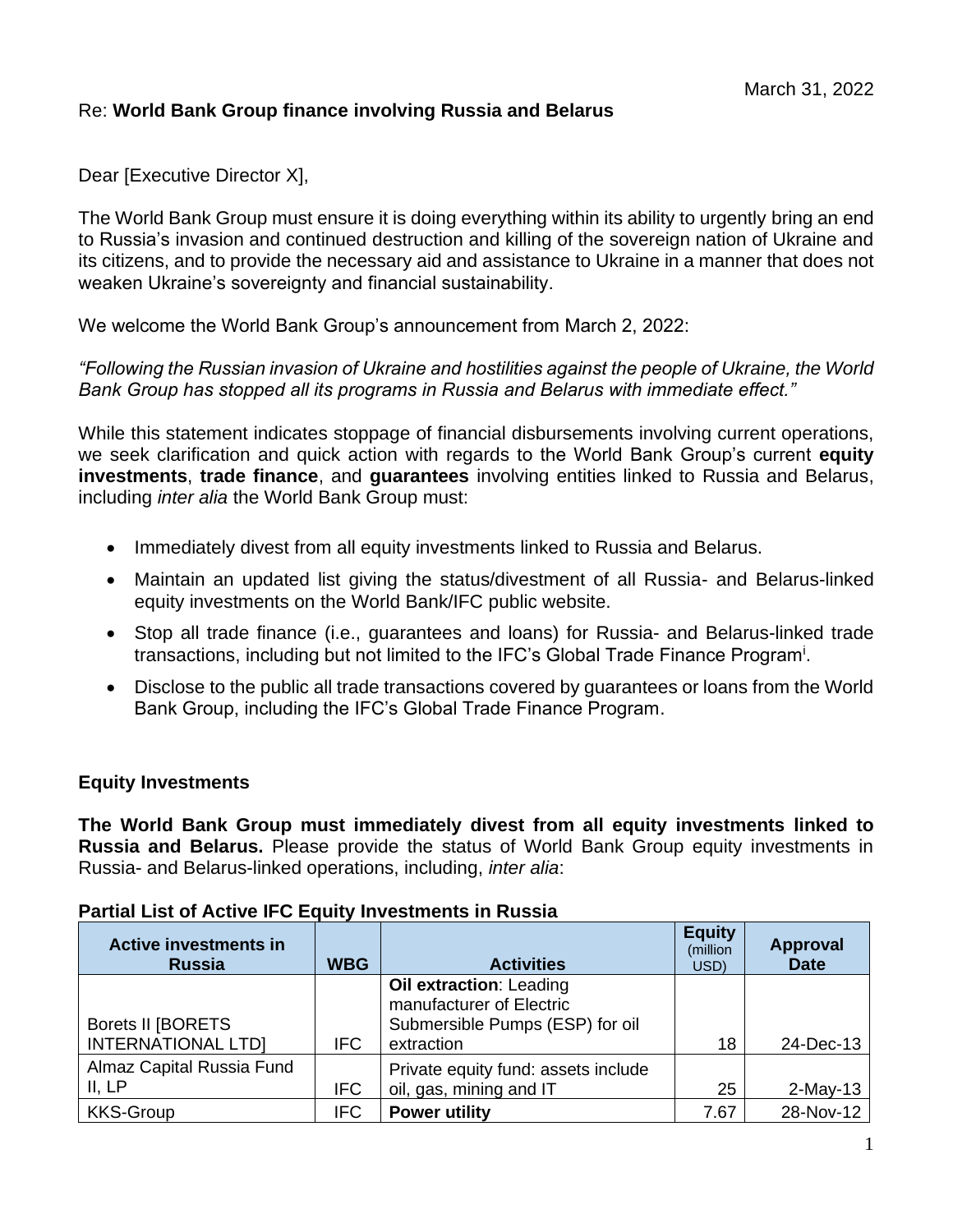| <b>CAPMAN RUSSIA II FUND</b>                                                |            |                                                                                                   |       |            |
|-----------------------------------------------------------------------------|------------|---------------------------------------------------------------------------------------------------|-------|------------|
| LP                                                                          | <b>IFC</b> | Private equity fund                                                                               | 19.51 | 4-Dec-12   |
| Elbrus Capital Fund II LP                                                   | <b>IFC</b> | Private equity fund                                                                               | 20    | 28-Sep-12  |
| <b>Russian Towers</b>                                                       | <b>IFC</b> | <b>Telecommunication towers</b>                                                                   | 20    | 12-Jun-12  |
| <b>Virgin Connect</b>                                                       | <b>IFC</b> | <b>Broadband service</b>                                                                          | 25    | $7-May-12$ |
| <b>IXCELLERATE LIMITED</b>                                                  | <b>IFC</b> | Data center                                                                                       | 15    | 19-Jan-14  |
| <b>BAC Russia [Asteros AO]</b>                                              | <b>IFC</b> | Computer systems                                                                                  | 13.1  | 17-Jun-09  |
| <b>MACQUARIE</b><br><b>RENAISSANCE</b><br><b>INFRASTRUCTURE FUND</b><br>LP. | <b>IFC</b> | Private equity fund targeting<br>infrastructure investments in Russia<br>and other CIS countries. | 100   | 31-Jul-08  |
| <b>BARING VOSTOK</b><br>PRIVATE EQUITY FUND III<br>LР                       | <b>IFC</b> | Private equity fund                                                                               | 12.5  | 7-Mar-05   |
| <b>RUSSIA PARTNERS II, LP</b>                                               | <b>IFC</b> | Private equity fund                                                                               | 10    | $9-Auq-04$ |
| <b>Sub-Total Equity*</b>                                                    |            |                                                                                                   | \$286 |            |

Source: Urgewald, data collected from the webpages of the IFC, March 6, 2022.

\*Note: This does not include any equity investments involving Belarus and is not a complete list of equity involving Russia entities. The WBG must disclose a complete list of Russia- and Belarus-linked equity.

## **IFC Trade Finance: critical need for transparency**

Most commodities, like oil, gas, and coal, traded around the world, travel on merchant vessels. These cargoes are financed by banks and require letters of credit guaranteeing payment. According to the *Economist*, four-fifths of global trade transactions, worth US\$15 trillion a year, rely on specialized loans or guarantees.<sup>ii</sup> The Economist further states "This hidden world of trade finance is huge but poorly understood…and [trading houses] have probably been more engaged with Mr Putin's autocracy than anyone in the world of international business."

**The IFC provides the specialized loans and guarantees for hidden trade finance through its Global Trade Finance Program** (GTFP). The GTFP's co-lead for the Europe and Central Asia Region is located in Russia. The GTFP operations center is based in Turkey. GTFP offers issuing banks and confirming banks short-term (usu. 6 to 12 months) guarantees and loans covering trade-related transactions. The guarantees are transaction-specific and can be issued within 24 to 48 hours.

**The IFC must stop all trade finance linked to Russia and Belarus. We ask for the disclosure to the public of all trade transactions covered by IFC guarantees and loans.** Because trade finance is opaque it has been used to get around sanctions in the past and hide the flow of money. The IFC should always be transparent about trade transactions to protect the public from misuse.

The IFC reports, as of end of FY20, GTFP has covered over 68,000 trade transactions and supported over \$66.5 billion in emerging market trade. Currently, the GTFP program has a list of pre-approved banks located in Russia and Belarus that can receive guarantees and loans to cover trade transactions.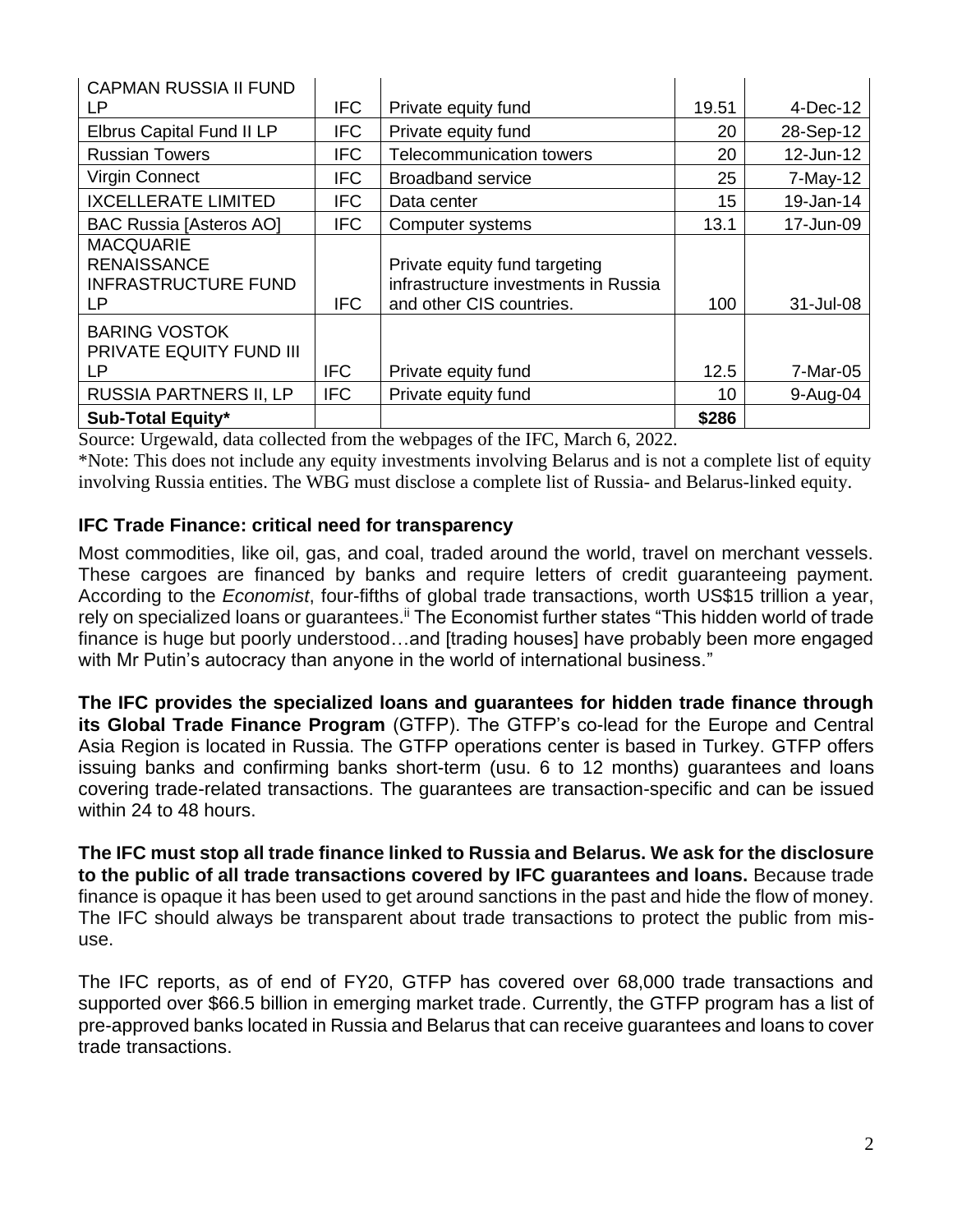# **Pre-approved GTFP Confirming Banks in Russia and Belarus**

- o Bank BCC-Moscow Moscow, Russia
- o Bank of China Eluosi Moscow, Russia
- o Bank Petrocommerce Moscow, Russia
- o BNP Paribas Vostok LLC Moscow, Russia
- o BNP Paribas ZAO Moscow, Russia
- o Credit Agricole CIB Rusbank Moscow, Russia
- o Deutsche Bank Ltd. Russia Moscow, Russia
- o HSBC Bank RR LLC Moscow, Russia
- o ICICI Bank Eurasia LLC Moscow, Russia
- o OJSC Nordea Bank Moscow, Russia
- o OTP Bank Moscow, Russia
- o Rosbank Moscow, Russia
- o TRANSKAPITALBANK Moscow, Russia
- o ZAO Citibank Moscow Moscow, Russia
- o Zao Industrial and Commercial Bank of China Moscow Moscow, Russia
- o ZAO Raiffeisenbank Moscow, Russia
- o ZAO Sumitomo Mitsui Rus Bank Moscow, Russia
- o ZAO Svenska Handelsbanken Moscow, Russia
- o ZAO UniCredit Bank Moscow, Russia
- o Priorbank Joint Stock Company, **Belarus**

Please note, the IFC's trade finance involving Russian and Belarusian entities may not be linked to the listed pre-approved banks. This is why it is critical that the IFC publicly disclose all trade transactions. For examples of GTFP operations see attached appendix.

### **Guarantees**

Given World Bank Group guarantees cover risks related to war, what is the status, liabilities, and potential/realized losses associated with all WBG guarantees covering Russia- and Belaruslinked investments? Can the WBG cancel any of the guarantees covering finance involved in Russia and/or Belarus (please see list of MIGA guarantees in Russia in attached appendix)?

We are asking for expedient action on these matters. We respectfully request that you inform us of your planned actions to address these requests.

Respectfully,

Mark Matin, Executive Director, CEE Bankwatch Natalia Gozak, Executive Director, Ecoaction Heike Mainhardt, Senior Advisor, Urgewald

Bruce Rich, Attorney, Washington DC Margaux Day, Accountability Counsel Shereen Talaat, Arab Watch Coalition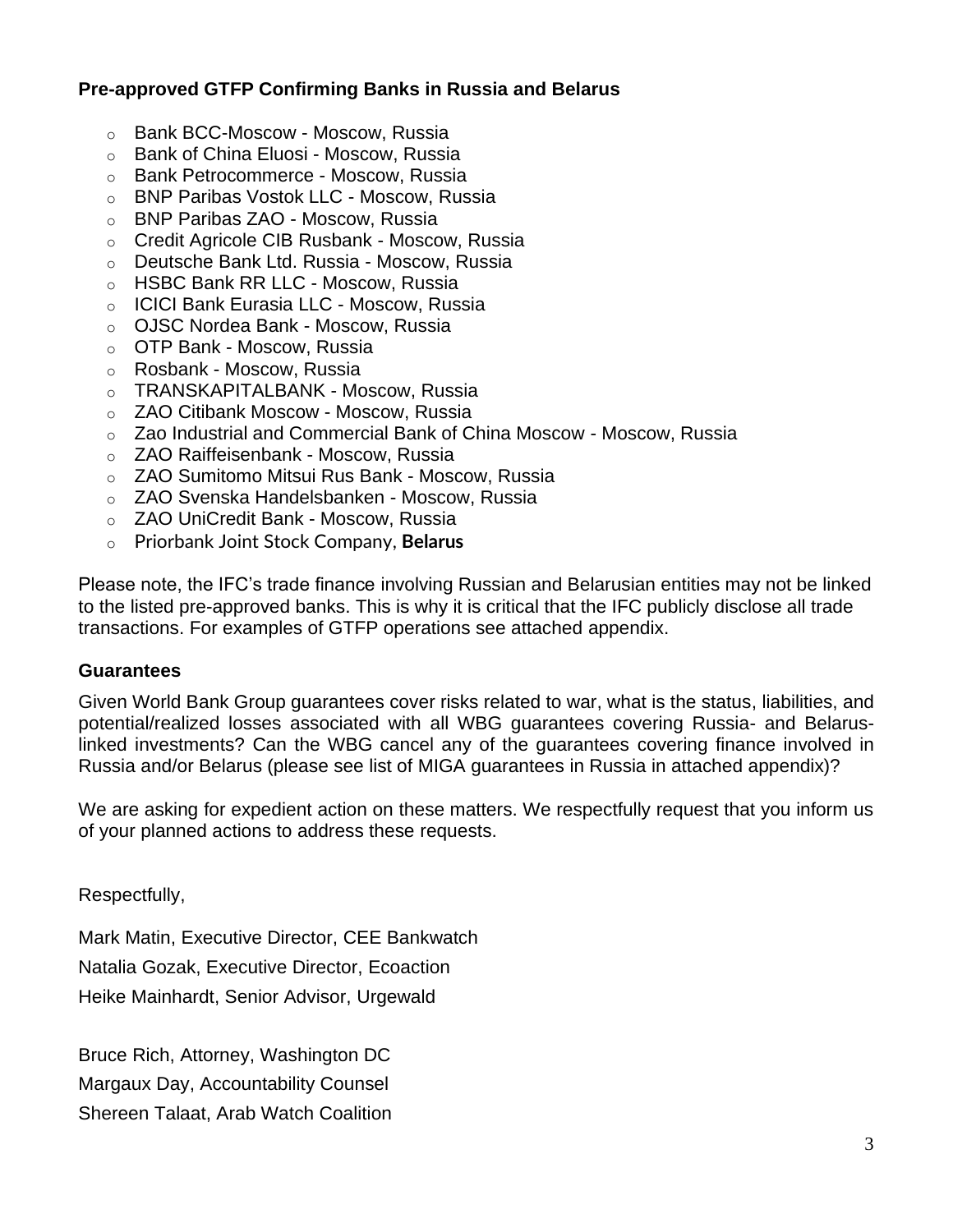Lawrence Connell, Bank Information Center Carla Garcia Zendejas, Center for International Environmental Law (CIEL) Kate Watters, Crude Accountability Luisa Galvao, Friends of the Earth US Elaine Zuckerman, Gender Action Wawa Wang, Just Finance International Jackson Shaa, Narasha Community Development Group Tanya Lee Roberts-Davis, NGO Forum on ADB Mirvari Gahramanli, Oil Workers' Rights Protection Organization Public Union Kate Geary, Recourse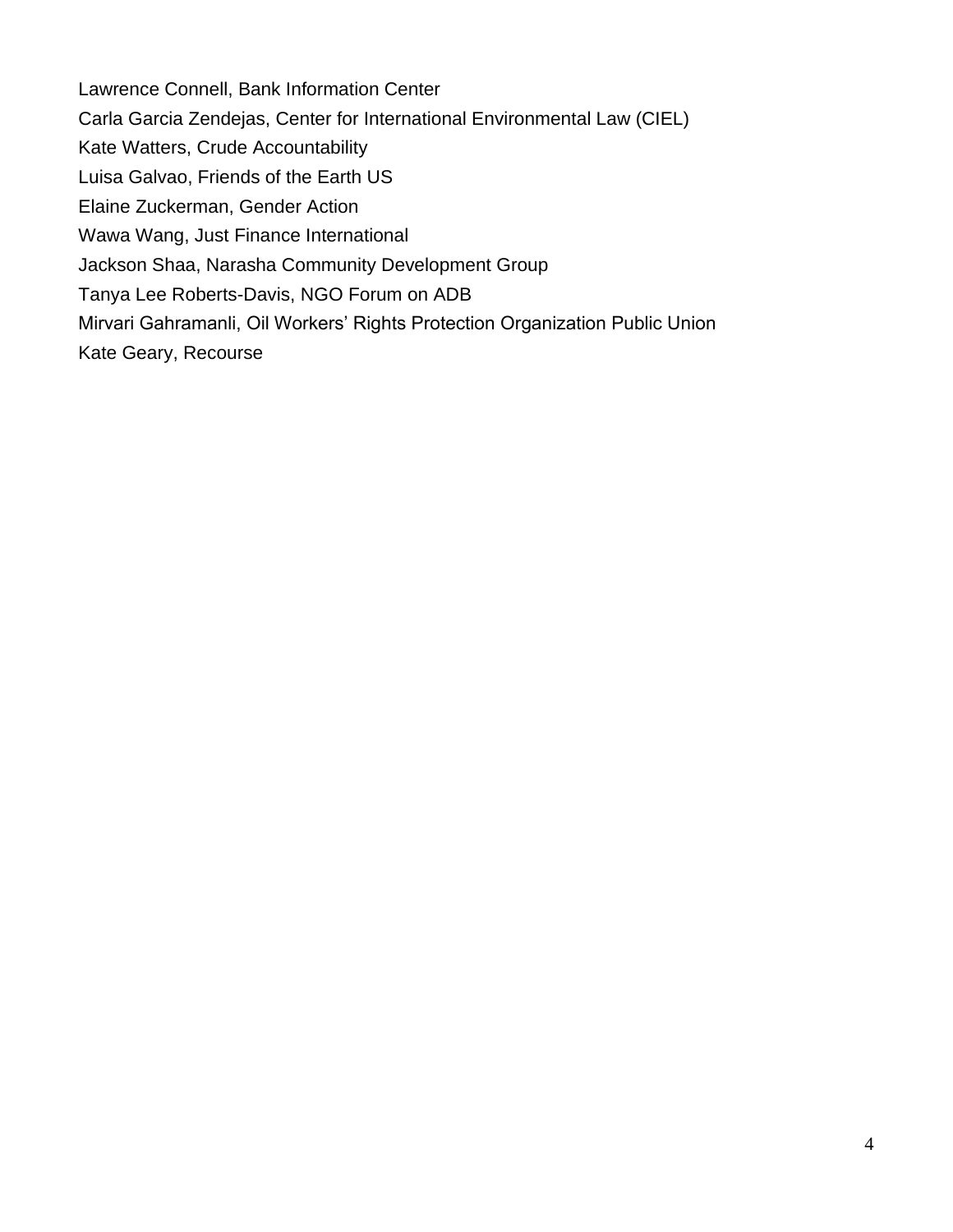# **Appendix**

# **Partial List of Active IFC Global Trade Finance Programs**

|                                                         |                                                                                                                                       |                       | <b>Guarantee</b> | Signed /<br><b>Invested</b> |
|---------------------------------------------------------|---------------------------------------------------------------------------------------------------------------------------------------|-----------------------|------------------|-----------------------------|
| <b>IFC Project Name</b><br><b>GTFP Unico Mozam;</b>     | Company                                                                                                                               | <b>Country</b>        | (million US\$)   |                             |
| (Global Trade Finance                                   |                                                                                                                                       |                       |                  |                             |
| Program)                                                | NEDBANK MOZAMBIQUE                                                                                                                    | Mozambique            | 500              | 17-Jul-20                   |
| <b>GTLP SMBC Turkey III;</b>                            | Sumitomo Mitsui Banking                                                                                                               | World -               |                  |                             |
| <b>Global Trade Liquidity</b>                           | Corporation and its affiliates                                                                                                        | Turkey, ECA           |                  |                             |
| Program (GTLP)                                          | (SMBC Group)                                                                                                                          | region                | 275              | pending                     |
| SMBC ECA RSF II                                         |                                                                                                                                       | Central               |                  |                             |
| (Trade and Supply                                       | Sumitomo Mitsui Banking                                                                                                               | Europe                |                  | 7/26/2019,                  |
| Chain)                                                  | Corporation                                                                                                                           | Region<br>Central     | 250              | completed                   |
| <b>SMBC ECA RSF</b>                                     | Sumitomo Mitsui Banking                                                                                                               | Europe                |                  | $6/14/2017$ ,               |
|                                                         | Corporation                                                                                                                           | Region                | 225              | completed                   |
|                                                         | WOLVERINE WORLD WIDE,                                                                                                                 |                       |                  |                             |
| <b>GTSFWolverine, Global</b>                            | INC. [Major shareholders of the                                                                                                       |                       |                  |                             |
| <b>Trade Supplier Finance</b>                           | Company are BlackRock Fund<br>Advisors, the Vanguard Group                                                                            |                       |                  |                             |
| (GTSF)                                                  | and other institutional investors]                                                                                                    | World region          | 250              | 21-Sep-21                   |
| <b>GTFP STERLING B.</b>                                 | <b>STERLING BANK PLC</b>                                                                                                              | Nigeria               | 500              | $1-Sep-20$                  |
| <b>GTLP ABSA, (Global</b>                               |                                                                                                                                       |                       |                  |                             |
| <b>Trade Liquidity Program)</b>                         | ABSA Bank Ltd.                                                                                                                        | South Africa          | 125              | active                      |
| <b>GTFP EAB</b>                                         | EAST AFRICA BANK SA [EAB is<br>a subsidiary of Dahabshiil Group                                                                       |                       |                  |                             |
|                                                         | Holdings based in Dubai.]                                                                                                             | Djibouti              | 500              | 15-Jun-20                   |
| <b>GTFP BRIDGE CI</b>                                   | <b>BRIDGE BANK GROUP COTE</b><br><b>D'IVOIRE</b>                                                                                      | Cote D'Ivoire         | 500              | 23-Oct-19                   |
| <b>DCM SRT CACIB III</b>                                | <b>RSF CREDIT AGRICOLE</b><br><b>CORPORATE AND</b><br><b>INVESTMENT BANKING III</b>                                                   | <b>World Region</b>   | 182              | 31-Mar-21                   |
| <b>BBI IDA RSF</b>                                      | <b>BMCE BANK INTERNATIONAL</b><br><b>PLC</b>                                                                                          | Africa Region         | 22.5             | 25-Jun-21                   |
| GTSF-Barry Calle,<br>(Global Trade Supplier<br>Finance) | <b>BARRY CALLEBAUT AG</b><br>[institutional investors holding a<br>majority of its shares and the<br>balance held by Jacobs Holding]. | <b>World Region</b>   | 250              | 25-Feb-21                   |
| GTSFUnderArmour,<br>(Global Trade Supplier              |                                                                                                                                       |                       |                  |                             |
| Finance)                                                | Under Armour, Inc.                                                                                                                    | <b>World Region</b>   | 250              | 4-Jan-21                    |
| <b>GTFP AL KURAIMI</b>                                  | <b>ALKURAIMI ISLAMIC</b><br>MICROFINANCE BANK, [KIB                                                                                   | Yemen,<br>Republic of | 500              | 17-Oct-19                   |
| GWFP Mercon 2021                                        | Bank]                                                                                                                                 |                       |                  |                             |
| [Global Warehouse                                       |                                                                                                                                       |                       |                  |                             |
| Finance Program                                         |                                                                                                                                       | Latin America         |                  |                             |
| (GWFP)                                                  | MERCON B.V.                                                                                                                           | Region                | 50               | 29-Apr-21                   |
| <b>GTFP Union PLC</b>                                   | UNION BANK OF NIGERIA PLC                                                                                                             | Nigeria               | 500              | 13-Mar-19                   |